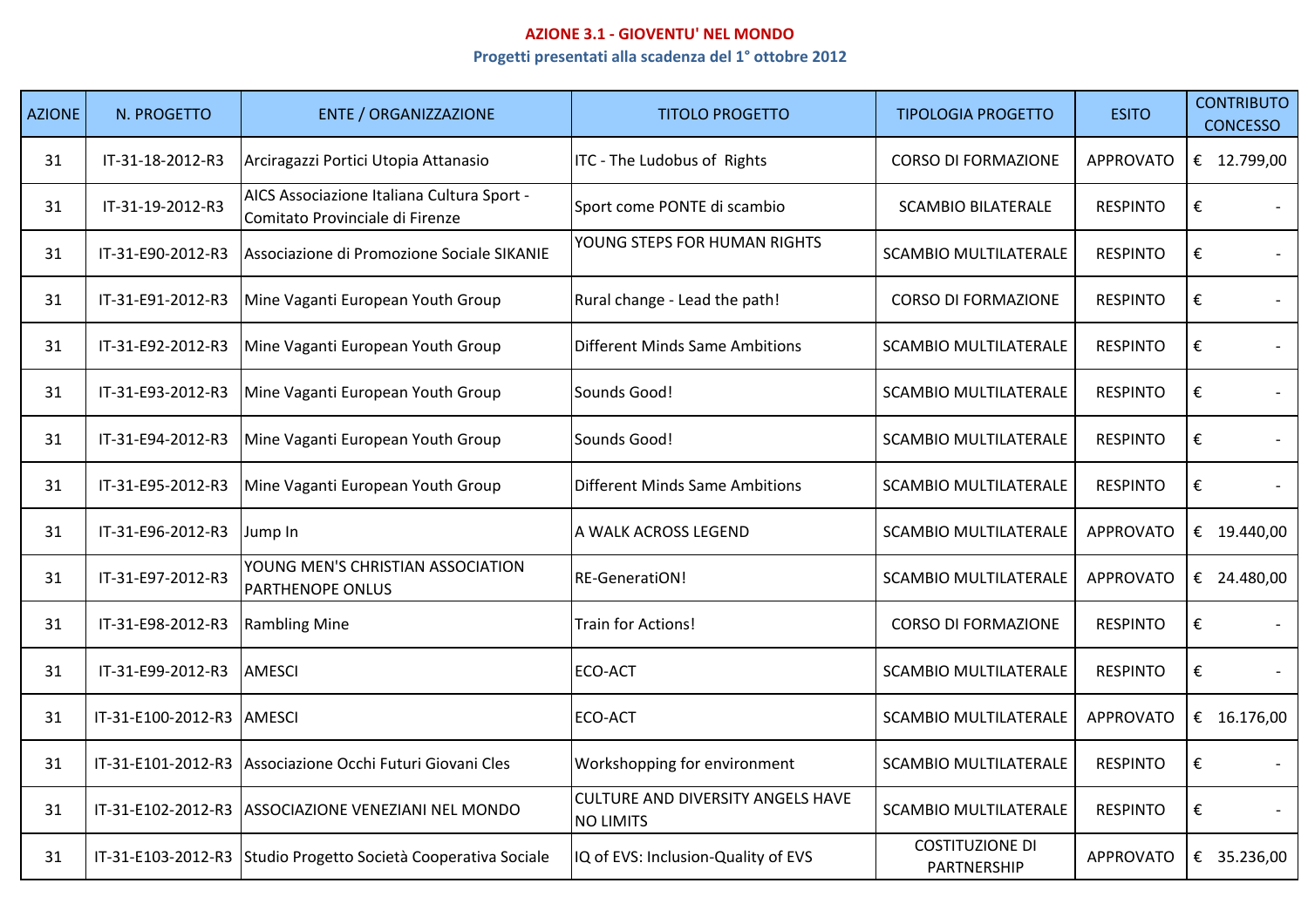| 31 | IT-31-E104-2012-R3 | ASSOCIAZIONE DI VOLONTARIATO NEW DEAL                                     | Bridges in EuroMed: steps to the<br>interreligious dialogue                                                        | <b>CORSO DI FORMAZIONE</b>            | <b>RESPINTO</b>  | €           |
|----|--------------------|---------------------------------------------------------------------------|--------------------------------------------------------------------------------------------------------------------|---------------------------------------|------------------|-------------|
| 31 | IT-31-E105-2012-R3 | Promozione Internazionale Sicilia-Mondo                                   | EUROMED CITIZENSHIP AND NEW YOUTH<br><b>CULTURAL IDENTITIES</b>                                                    | <b>SCAMBIO MULTILATERALE</b>          | <b>APPROVATO</b> | € 20.035,00 |
| 31 | IT-31-E106-2012-R3 | Promozione Internazionale Sicilia-Mondo                                   | RURAL HERITAGE AND SUSTAINABLE<br><b>TOURISM</b>                                                                   | <b>CORSO DI FORMAZIONE</b>            | <b>RESPINTO</b>  | €           |
| 31 | IT-31-E107-2012-R3 | Associazione Italiana Cooperazione Europa<br>Mondo                        | Act healthy, move together - Building an<br>European approach for inclusive and<br>healty life style through sport | <b>CORSO DI FORMAZIONE</b>            | <b>RESPINTO</b>  | €           |
| 31 | IT-31-E108-2012-R3 | Vicolocorto                                                               | Way Out from Unemployment                                                                                          | <b>COSTITUZIONE DI</b><br>PARTNERSHIP | <b>APPROVATO</b> | € 17.565,00 |
| 31 | IT-31-E109-2012-R3 | Comune di Vicari                                                          | Peer to peer                                                                                                       | SEMINARIO                             | <b>APPROVATO</b> | € 24.544,00 |
| 31 | IT-31-E110-2012-R3 | ARTECA Onlus, associazione per la<br>cooperazione e lo sviluppo educativo | "ECYL, Europe - Caucasus Youth Link"                                                                               | <b>COSTITUZIONE DI</b><br>PARTNERSHIP | <b>APPROVATO</b> | € 13.277,00 |
| 31 | IT-31-E111-2012-R3 | Associazione di Promozione Sociale South<br>Europe Youth Forum            | <b>ROCK - Resolution of Conflicts' Kit</b>                                                                         | <b>CORSO DI FORMAZIONE</b>            | <b>APPROVATO</b> | € 13.228,00 |
| 31 | IT-31-E112-2012-R3 | Gab Lupiae del CTS di Lecce                                               | Caffè e Carcadè                                                                                                    | <b>SCAMBIO MULTILATERALE</b>          | <b>APPROVATO</b> | € 31.974,00 |
| 31 | IT-31-E113-2012-R3 | Associazione Mosaico                                                      | <b>Recycling Art</b>                                                                                               | <b>SCAMBIO MULTILATERALE</b>          | <b>RESPINTO</b>  | €           |
| 31 | IT-31-E114-2012-R3 | Comune di Arco                                                            | "Tamada"                                                                                                           | <b>SCAMBIO BILATERALE</b>             | <b>RESPINTO</b>  | €           |
| 31 | IT-31-E115-2012-R3 | Arteca Onlus Associazione per la cooperazione<br>e lo sviluppo educativo  | Art is Right                                                                                                       | <b>COSTITUZIONE DI</b><br>PARTNERSHIP | <b>RESPINTO</b>  | €           |
| 31 | IT-31-E116-2012-R3 | <b>SERVIZIO CIVILE INTERNAZIONALE</b>                                     | Youth in the web!                                                                                                  | <b>CORSO DI FORMAZIONE</b>            | <b>RESPINTO</b>  | €           |
| 31 | IT-31-E117-2012-R3 | <b>SERVIZIO CIVILE INTERNAZIONALE</b>                                     | Youth for Future Europe                                                                                            | SEMINARIO                             | <b>APPROVATO</b> | € 11.704,00 |
| 31 |                    | IT-31-E118-2012-R3 Europe Direct Comune di Trieste                        | Culture against racism for the future<br>Europe                                                                    | <b>SCAMBIO MULTILATERALE</b>          | <b>APPROVATO</b> | € 12.575,00 |
| 31 | IT-31-E119-2012-R3 | <b>Rambling Mine</b>                                                      | Train for Actions!                                                                                                 | <b>CORSO DI FORMAZIONE</b>            | <b>RESPINTO</b>  | €           |
| 31 | IT-31-E120-2012-R3 | CENTRO CULTURALE ALBANESE IN PUGLIA<br>"APOLLONIA"                        | Partita a scacchi per giovani europei                                                                              | <b>SCAMBIO BILATERALE</b>             | <b>RESPINTO</b>  | €           |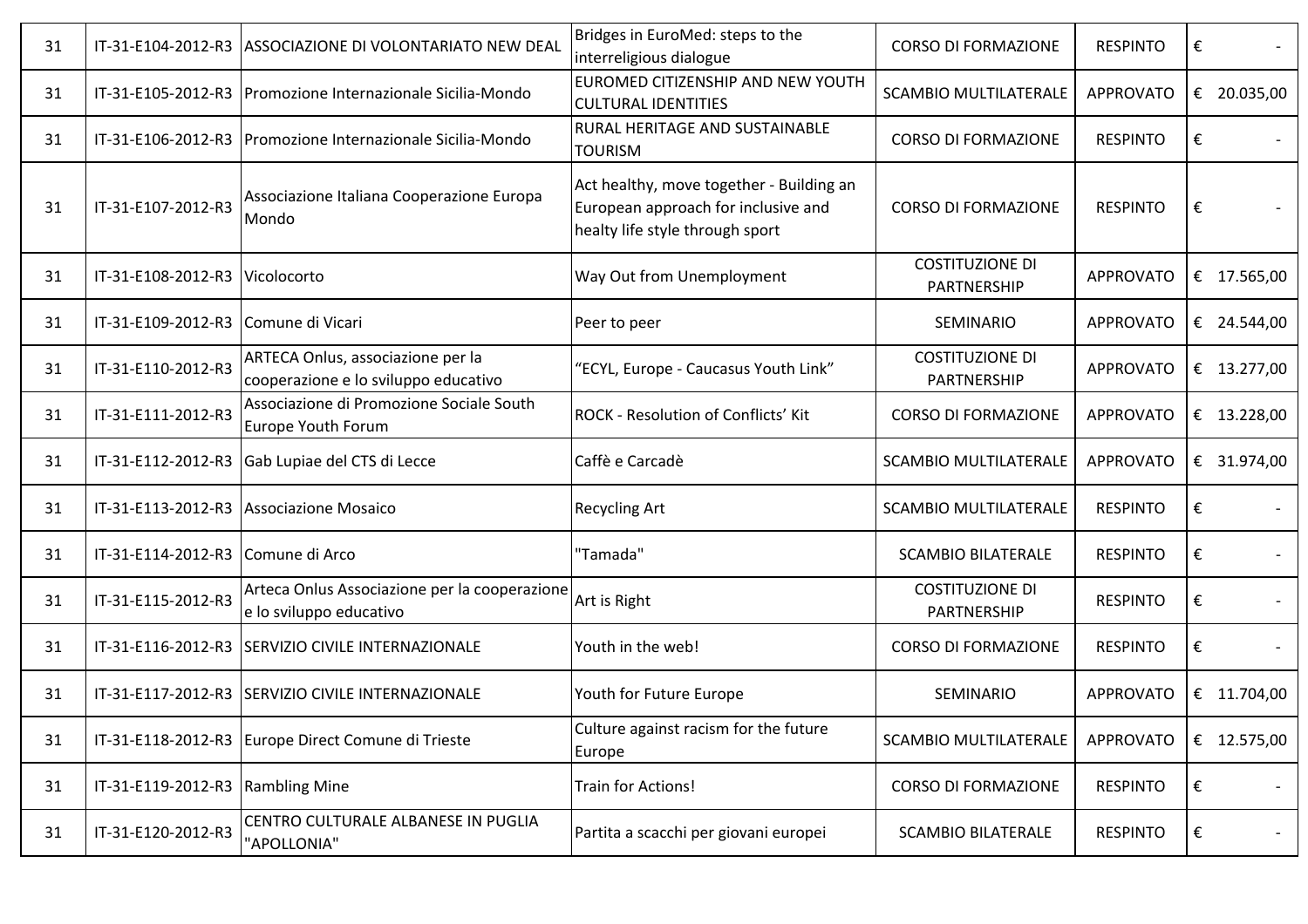| 31 |                                          | IT-31-E121-2012-R3 Associazione Culturale PAN               | Youth project managements : a tool for<br>Social Integration        | <b>CORSO DI FORMAZIONE</b>            | <b>RESPINTO</b>  | €             |
|----|------------------------------------------|-------------------------------------------------------------|---------------------------------------------------------------------|---------------------------------------|------------------|---------------|
| 31 | IT-31-E122-2012-R3 City of Montevarchi   |                                                             | Beauty as a tool of Civics and Legality                             | <b>SCAMBIO MULTILATERALE</b>          | <b>RESPINTO</b>  | €             |
| 31 | IT-31-E123-2012-R3                       | Ambiente Sociale                                            | Rural youth for better tomorrow                                     | <b>SCAMBIO MULTILATERALE</b>          | <b>RESPINTO</b>  | €             |
| 31 |                                          | IT-31-E124-2012-R3  Istituzione Centro Nord-Sud             | Gruppo per l'Europa: Italia-Bielorussia                             | <b>SCAMBIO BILATERALE</b>             | <b>RESPINTO</b>  | €             |
| 31 | IT-31-E125-2012-R3 Salento Bici Tour aps |                                                             | Ride it! Sustainable powers                                         | <b>CORSO DI FORMAZIONE</b>            | <b>RESPINTO</b>  | €             |
| 31 |                                          | IT-31-E126-2012-R3 Associazione per la Pace (Assopace)      | Weaving Ideas for the Future                                        | <b>SCAMBIO BILATERALE</b>             | <b>APPROVATO</b> | € 18.523,60   |
| 31 | IT-31-E127-2012-R3                       | Valle Belbo per un Mondo Migliore                           | Towards a New Life                                                  | <b>SCAMBIO BILATERALE</b>             | <b>RESPINTO</b>  | €             |
| 31 |                                          | IT-31-E128-2012-R3 World Wide promozione sociale            | It's Time                                                           | <b>COSTITUZIONE DI</b><br>PARTNERSHIP | <b>APPROVATO</b> | € 10.752,00   |
| 31 | IT-31-E129-2012-R3                       | <b>ENDOFAP LIGURIA</b>                                      | Skills for Young People in the Social<br><b>Services</b>            | SEMINARIO                             | <b>RESPINTO</b>  | €             |
| 31 | IT-31-E130-2012-R3                       | Fondazione Aiutiamoli a vivere                              | Giovani Insieme per Solidarietà.                                    | <b>SCAMBIO BILATERALE</b>             | <b>APPROVATO</b> | € 23.064,00   |
| 31 | IT-31-E131-2012-R3                       | <b>ESC Inforights</b>                                       | The Art of Work. Education and Culture<br>among European Youth      | VISITA DI FATTIBILITA'                | <b>RESPINTO</b>  | €             |
| 31 | IT-31-E132-2012-R3 ESC Inforights        |                                                             | The Art of Work. Education and Culture<br>among European Youth      | VISITA DI FATTIBILITA'                | <b>RESPINTO</b>  | €             |
| 31 | IT-31-E133-2012-R3                       | <b>ESC Inforights</b>                                       | The Art of Work. Education and Culture<br>among European Youth      | VISITA DI FATTIBILITA'                | <b>APPROVATO</b> | 1.774,30<br>€ |
| 31 |                                          | IT-31-E134-2012-R3 Associazione Trentino con i Balcani      | CreaCtive Citizenship - You(th) can do it!                          | <b>SCAMBIO MULTILATERALE</b>          | <b>APPROVATO</b> | 7.740,00<br>€ |
| 31 |                                          | IT-31-E135-2012-R3 ASSOCIAZIONE DI VOLONTARIATO NEW DEAL    | 'EYE on reality: Employability - Youth -<br>EuroMed"                | <b>CORSO DI FORMAZIONE</b>            | <b>RESPINTO</b>  | €             |
| 31 |                                          | IT-31-E136-2012-R3 H.R.Y.O. Human Rights Youth Organization | <b>Gym Tolerance</b>                                                | <b>SCAMBIO MULTILATERALE</b>          | <b>APPROVATO</b> | € 32.460,00   |
| 31 |                                          | IT-31-E137-2012-R3 Associazione TDM 2000                    | "Youth in health: promoting healthiness<br>among young generations" | SEMINARIO                             | <b>APPROVATO</b> | € 20.802,00   |
| 31 | IT-31-E138-2012-R3   A.c. Callysto Arts  |                                                             | Ego - Eco                                                           | <b>SCAMBIO MULTILATERALE</b>          | <b>RESPINTO</b>  | €             |